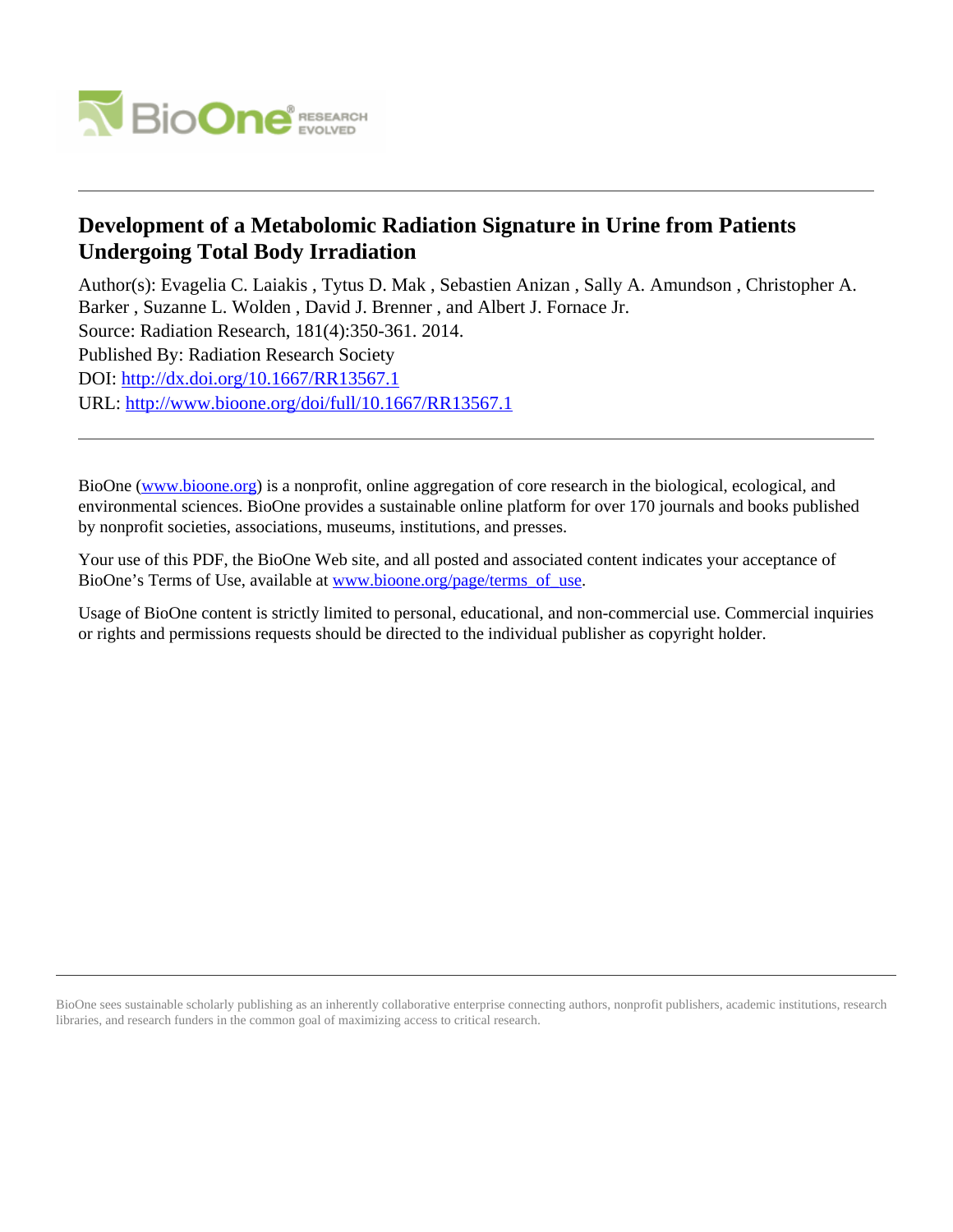# Development of a Metabolomic Radiation Signature in Urine from Patients Undergoing Total Body Irradiation

Evagelia C. Laiakis,<sup>a</sup> Tytus D. Mak,<sup>b</sup> Sebastien Anizan,<sup>b</sup> Sally A. Amundson,<sup>c</sup> Christopher A. Barker,<sup>d</sup> Suzanne L. Wolden,<sup>d</sup> David J. Brenner<sup>c</sup> and Albert J. Fornace Jr.<sup>a,b,1</sup>

<sup>a</sup> Department of Biochemistry and Molecular & Cellular Biology, Georgetown University, Washington DC; <sup>b</sup> Lombardi Comprehensive Cancer Center, Georgetown University, Washington DC; c Center for Radiological Research, Department of Radiation Oncology, Columbia University Medical Center, New York, New York; and <sup>a</sup> Department of Radiation Oncology, Memorial Sloan-Kettering Cancer Center, New York, New York

Laiakis, E. C., Mak, T. D., Anizan, S., Amundson, S. A., Barker, C. A., Wolden, S. L., Brenner, D. J. and Fornace Jr., A. J. Development of a Metabolomic Radiation Signature in Urine from Patients Undergoing Total Body Irradiation. Radiat. Res. 181, 350–361 (2014).

The emergence of the threat of radiological terrorism and other radiological incidents has led to the need for development of fast, accurate and noninvasive methods for detection of radiation exposure. The purpose of this study was to extend radiation metabolomic biomarker discovery to humans, as previous studies have focused on mice. Urine was collected from patients undergoing total body irradiation at Memorial Sloan-Kettering Cancer Center prior to hematopoietic stem cell transplantation at 4–6 h postirradiation (a single dose of 1.25 Gy) and 24 h (three fractions of 1.25 Gy each). Global metabolomic profiling was obtained through analysis with ultra performance liquid chromatography coupled to time-of-flight mass spectrometry (TOFMS). Prior to further analyses, each sample was normalized to its respective creatinine level. Statistical analysis was conducted by the nonparametric Kolmogorov-Smirnov test and the Fisher's exact test and markers were validated against pure standards. Seven markers showed distinct differences between pre- and post-exposure samples. Of those, trimethyl-Llysine and the carnitine conjugates acetylcarnitine, decanoylcarnitine and octanoylcarnitine play an important role in the transportation of fatty acids across mitochondria for subsequent fatty acid  $\beta$ -oxidation. The remaining metabolites, hypoxanthine, xanthine and uric acid are the final products of the purine catabolism pathway, and high levels of excretion have been associated with increased oxidative stress and radiation induced DNA damage. Further analysis revealed sex differences in the patterns of excretion of the markers, demonstrating that generation of a sex-specific metabolomic signature will be informative and can provide a quick and reliable assessment of individuals in a radiological scenario. This is the first radiation metabolomics study in human urine

laying the foundation for the use of metabolomics in biodosimetry and providing confidence in biomarker identification based on the overlap between animal models and humans.  $\circ$  2014 by Radiation Research Society

## INTRODUCTION

Radiological incidents, accidental exposures and terrorism have been on the forefront of the news captivating the interest of the public in the past few years. In addition to these events, the potential of a long-duration trip to Mars by astronauts and their unavoidable exposure to high levels of cosmic radiation  $(1)$ , has made pertinent the development of new methods of rapid and efficient biological dosimetry, not only to be utilized for countermeasures purposes, but also to aid in estimating future risks of radiation-induced malignancy. Current methods to identify exposed individuals rely on the acute radiation syndrome (ARS) treatment guidelines (2) [which is often complicated with combined injuries such as burns and infections  $(3, 4)$ , on lymphocyte depletion and the total number of dicentric chromosomes (5). Electron spin resonance dosimetry of teeth has also been utilized providing results comparable to cytogenetics (6). Critical treatment of radiation-exposed individuals may sometimes be delayed due to lack of clinicians' sufficiently trained to identify radiation victims and the complication of psychological trauma that can manifest in psychosomatic symptoms similar to ARS (7), leading to false identification of victims. The use of hematopoietic stem cell transplantation (HSCT) for treatment of the radiation effects has been utilized in the past, however allogeneic stem cells have been used with limited success and are currently mainly limited to treatment of leukemic patients (8). Banking of autologous peripheral blood stem cells, at least for radiation workers, has been proposed, however ethical and scientific considerations have limited the feasibility (8). Biological dosimetry is further complicated

Editor's note. The online version of this article (DOI: 10.1667/ RR13567.1) contains supplementary information that is available to all authorized users.

<sup>&</sup>lt;sup>1</sup> Address for correspondence: Georgetown University, 3970 Reservoir Road, NW, New Research Building, Room E504, Washington, DC 20057; e-mail: af294@georgetown.edu.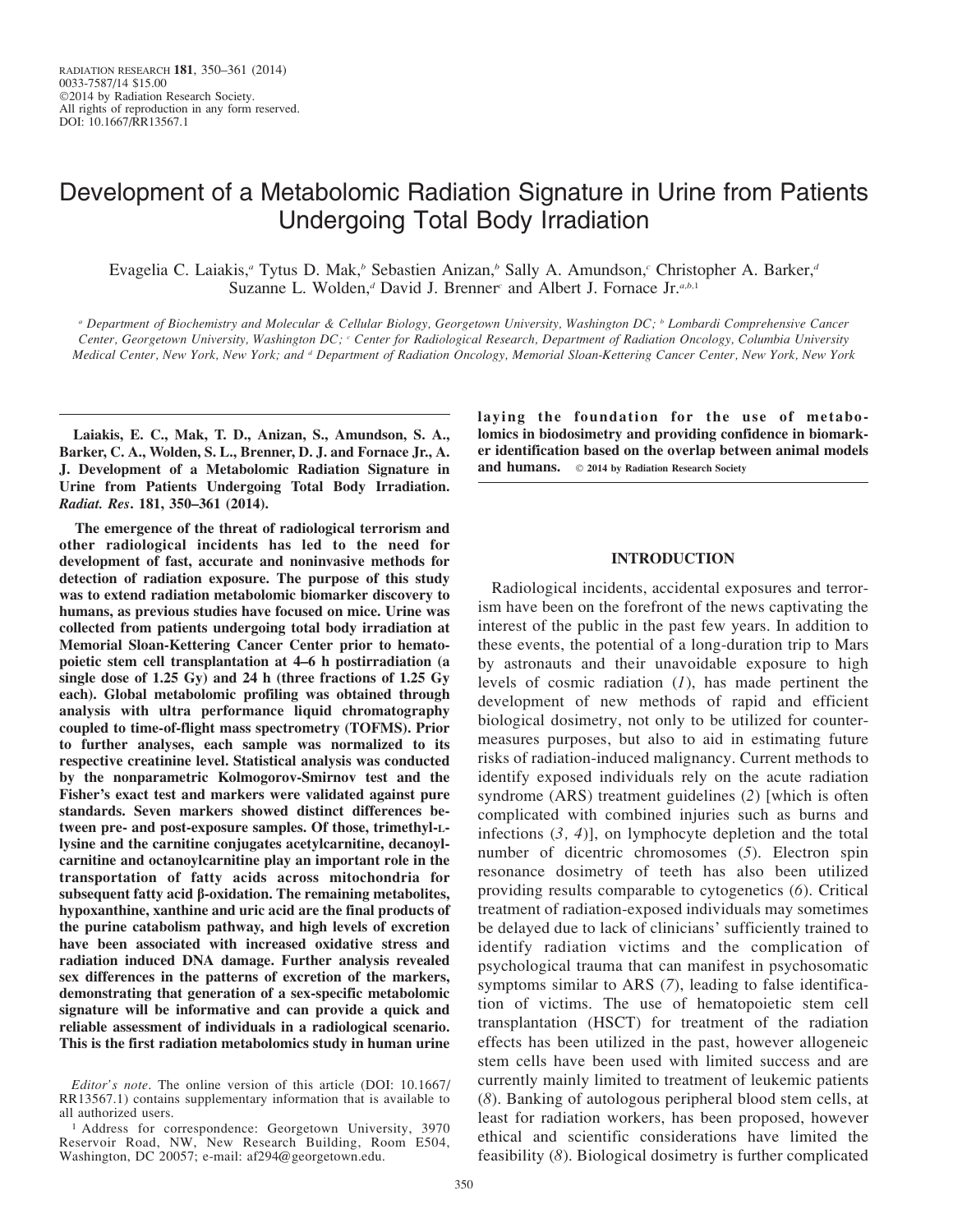by at risk populations, whether that is based on age, sex or genetic background. The current reference for dose limits and risk determination is based on the ''Reference Man'' by the International Commission on Radiological Protection (ICRP) (9), even though females, children, immunocompromised individuals and individuals with specific genetic mutations (i.e., ataxia telangiectasia mutated, Nijmegen breakage syndrome, Bloom Syndrome) have an increased risk for radiation-induced cancers and in some cases morbidity compared to this ICRP reference standard  $(9-12)$ .

Biological dosimetry efforts have primarily concentrated on animal and tissue culture models providing significant understanding of radiation estimates and cancer risks. Human studies have mainly focused on the atomic bomb survivors, the Chernobyl survivors and to a lesser extend exposed individuals of the Fukushima accident. The identification of new markers of radiation exposure, distinct from the classical and laborious cytogenetic methods, are clearly a priority. These markers may be utilized as a first assessment of exposed individuals, which can be followed by cytogenetic analysis for refinement of the dose and lifetime cancer risk assessment. New methods focusing on rapid identification of biological measurements of pre-selected markers in human samples have provided confidence that fast and reliable identification of exposed individuals is possible. Identification has concentrated on gene expression with high levels of classification accuracy  $(13)$ , miRNA levels (14) and  $\gamma$ -H2AX foci (15). The evolution of other omics technologies, i.e., proteomics and metabolomics, has additionally provided a number of radiation related markers in animal models (4, 16–20).

Metabolomics refers to the identification and quantification of the total small molecule content  $(<1$  kDa) in tissues, cells and easily accessible biofluids such as urine, blood and saliva. A comprehensive review by Coy et al. (21) on radiation metabolomics provides an insight in the potential for biological dosimetry. Although the majority of the studies have concentrated on biofluids from animal models (nonhuman primates, rats and mice) and cell cultures (22), the overlap of radiation markers in different species has provided confidence of the use of animal models in radiation research. In this report, we utilized the power of metabolomics to identify biomarkers in the urine of total body irradiated humans (1.25 Gy) undergoing hematopoietic stem cell transplantation (HSCT) as part of their cancer treatment. The study revealed important perturbations in pathways that have been previously identified in other species. Additionally, important differences in biomarker excretion levels were found to be gender dependent. Separate biomarker signatures are therefore needed for males and females to be utilized for the rapid identification of radiation exposure victims.

## MATERIALS AND METHODS

## Subjects

Patients at Memorial Sloan-Kettering Cancer Center undergoing total body irradiation (TBI) prior to HSCT were recruited for prospective participation in this study (no. 07–158), which was approved by the institutional review board. After giving informed consent for participation, subjects underwent biospecimen (urine) collection at three time points during fractionated TBI. The first time point was the day of the first fraction of total body irradiation, prior to treatment. The second time point was 4–6 h after irradiation with 1.25 Gy. The third time point was 24 h after the first specimen was collected, after a total of 3 fractions of 1.25 Gy were delivered with a 4–6 h interfraction interval (3.75 Gy total). As part of inpatient clinical management, combined blood count (CBC) with differential and metabolic function was assessed by routine blood sampling every 24 h. TBI was performed using a linear accelerator producing 15 MV photons, with patients standing upright using parallel-opposed anteroposterior beams, with beam compensators and lung shielding. Dose rate was  $\sim$  0.1 Gy/min. Partial lung shielding and supplemental electron fields were used to limit total lung dose to 8 Gy. A total of 28 patients (17 male and 11 female), diagnosed with diseases including acute myelogenous leukemia, chronic myelogenous leukemia, acute lymphocytic leukemia, non-Hodgkin's lymphoma, myelodysplastic syndrome and essential thrombocytosis participated in the study (Supplementary Table S1; http://dx.doi.org/10.1667/RR13567.1.S1). All patients were in remission and none had chemotherapy treatment for at least one month prior to the start of the radiation regimen.

#### Chemicals

All chemicals were of the highest purity available and reagents used were of LC-MS grade. Debrisoquine sulfate, 4-nitrobenzoic acid (4- NBA), creatinine, uric acid, hypoxanthine, xanthine and Ne,Ne,Ne-Trimethyl-L-lysine hydrochloride (Trimethyl-L-lysine or TML) were obtained from Sigma-Aldrich (St. Louis, MO).  $(\pm)$ -Decanoylcarnitine chloride (Decanoylcarnitine) and  $(\pm)$ -Octanoylcarnitine chloride (Octanoylcarnitine) were obtained from Tocris Bioscience (Ellisville, MO). O-Acetyl-L-carnitine hydrochloride (Acetylcarnitine) was obtained from Acros Organics (Fair Lawn, NJ). Creatinine-d3 was obtained from CDN Isotopes (Quebec, Canada).

## Sample Preparation and Urine Profiling

The urine samples were prepared and analyzed as previously described (4), although the urine samples were diluted 1:1 in 50:50 acetonitrile: water with internal standards (4  $\mu$ M debrisoquine [M+H]<sup>+</sup>  $= 176.1188$  and 30  $\mu$ M 4-NBA [M–H]<sup>-</sup> = 166.0141). Samples were analyzed using an ultra performance liquid chromatography (UPLC) coupled to a Waters Premier® Time-of-Flight mass spectrometer (TOFMS) (Waters, Milford, MA), operating on positive (ESI<sup>+</sup>) and negative (ESI– ) electrospray ionization modes. A Waters Acquity UPLC BEH C18 1.7  $\mu$ m, 2.1  $\times$  50 mm column was used at 40°C. Liquid chromatography and mass spectrometry conditions were set as previously described (4). Accurate mass was obtained with intermittent injections of sulfadimethoxine  $([M+H]^+=311.0814$  and  $[M-H]^ =$  309.0658) in 50:50 acetonitrile:water at a concentration of 300 pg/ ml introduced as Lock-Spray®.

#### Data Processing and Statistical Analysis

Chromatographic data were deconvoluted and peak aligned through MarkerLynx software (Waters, Milford, MA). Urine data from each patient were normalized to their respective creatinine  $([M+H]^+$ 114.0667, retention time 0.32 min) to control for glomerular filtration rate changes. Statistical analysis was conducted by in-house developed software written in Python and the R statistical computing language. When comparing data from pre-exposure vs. post-exposure TBI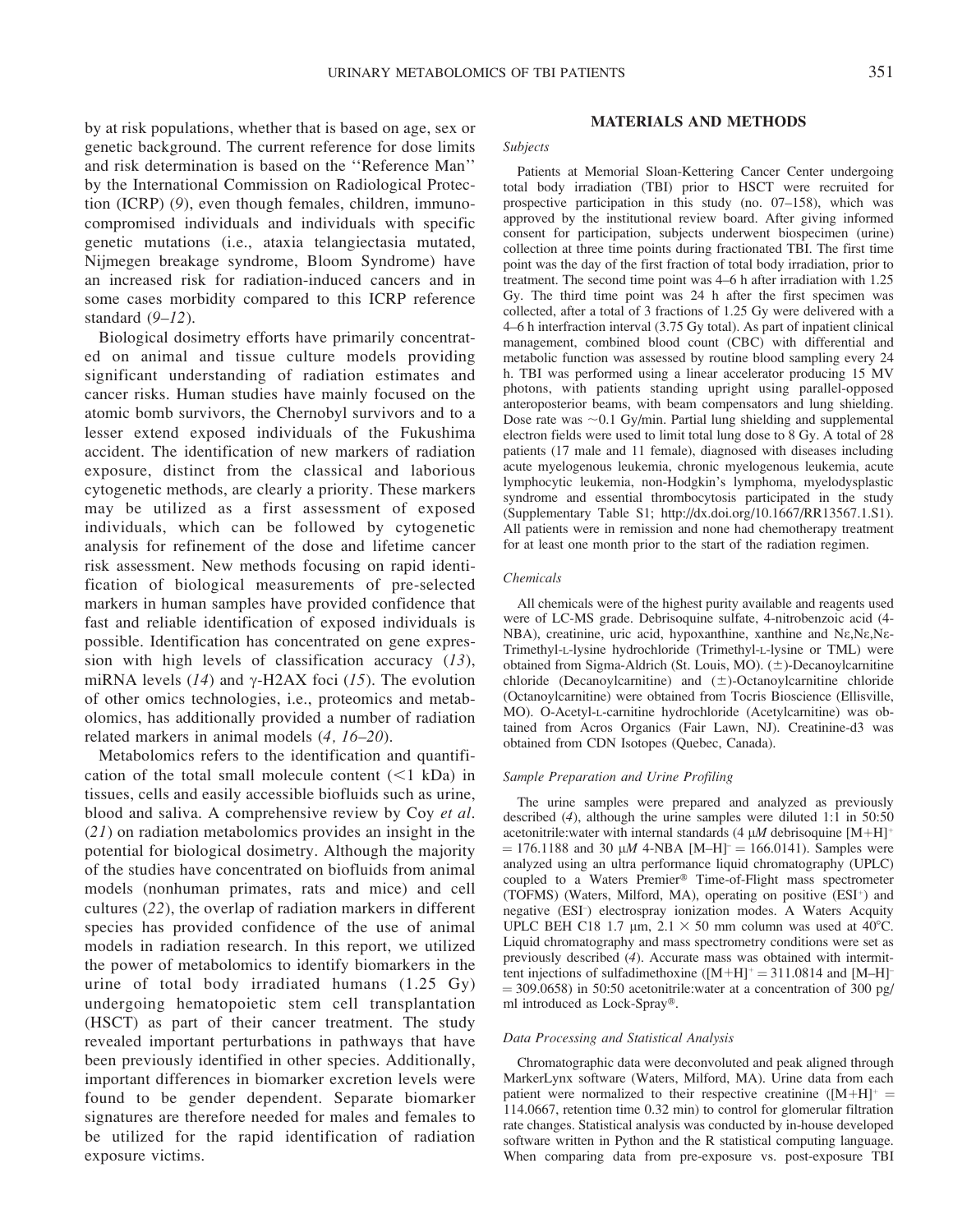samples, ions with nonzero abundance values in at least 75% of samples in both groups were first identified (referred to as completepresence ions). Data from these ions were log transformed and analyzed for statistical significance by the nonparametric Kolmogorov-Smirnov test ( $P < 0.05$ ). Statistical significance for ions with nonzero abundance values in at least 75% of the samples in only one group (partial-presence ions) was analyzed categorically for presence status (i.e., nonzero abundance) by Fisher's exact test ( $P < 0.05$ ). A total of 50 and 134 ions were found to be statistically significant in  $ESI<sup>-</sup>$  and  $ESI<sup>+</sup>$ , respectively. The log-transformed data for statistically significant complete-presence ions was then utilized for principal component analysis (PCA) by singular value decomposition after zero centering and unit variance scaling.

## Putative Identification and Metabolic Pathway Analysis

Both statistically significant complete-presence and partial-presence ions were putatively identified utilizing the Human Metabolome Database (HMDB) and the Kyoto Encyclopedia of Genes and Genomes (KEGG) database. Ions were identified by elucidating their neutral mass from the list of possible adducts, which included adducts formed by the addition of H or Na for positive mode and the removal of H for negative mode. These neutral masses were then compared to the monoisotopic mass of small molecules in the HMDB and KEGG compound databases, from which putative metabolites were identified (with a mass error of 20 ppm or less). KEGG annotated pathways associated with these putative metabolites were also identified and aggregated, from which a histogram of top pathways by number of putative metabolite hits was generated.

#### Validation of Putative Metabolites and Quantification

Verification of the identity of the putative metabolites was performed through tandem mass spectrometry (MS/MS) on the UPLC-TOFMS. Chemicals were diluted in 50:50 acetonitrile:water and fragmented with ramping collision energy between 5 and 70 eV. Fragmentation patterns of the pure chemicals were compared to the fragmentation pattern of putative metabolites in urine samples. Quantification of the validated metabolites was performed by UPLC coupled to the tandem quadrupole mass spectrometer Xevo-TQ (Waters). Two different columns were utilized to account for different chromatographic conditions, a C18 column, as previously mentioned and a Waters Acquity UPLC BEH amide column,  $1.7 \mu m$ ,  $2.1 \times 150$ mm. When the C18 column was used, gradient elution was performed with mobile phase A (0.1% formic acid in water) and B (0.1% formic acid in acetonitrile) at  $0.5$  mL/min flow rate and at  $40^{\circ}$ C. The initial composition (2% B) was maintained for 0.5 min, B was increased to 98% over 5.5 min. It was then held for 2 min and returned to initial conditions over 0.5 min followed by 1 min equilibration yielding a total run time of 9.5 min. With the amide column, gradient elution was performed with mobile phase A (95:5 acetonitrile:water, 10 mM ammonium formate  $pH = 5$ ) and B (50:50 acetonitrile:water, 10 mM ammonium formate  $pH = 5$ ) at 0.5 mL/min flow rate and at 40<sup>o</sup>C. The initial composition (0.1% B) was maintained for 0.5 min, B was increased to 58% over 5.5 min, held for 2 min, increased again to 100% and held for 2 min. Return to initial condition was achieved over 1 min followed by 2 min equilibration yielding a total run time of 16 min. Pure chemicals and urine samples were diluted (1:1, 1:5 or 1:100) with either 75–80 % acetonitrile (amide column) or 50 % acetonitrile (C18 column). Two selected reaction monitoring (SRM) transitions were monitored for each internal standards and putative metabolites. Internal standards included debrisoquine (ESI+, quantification transition  $m/z$  176 $\rightarrow$ 134), 4-NBA (ESI<sup>-</sup>,  $m/z$  166 $\rightarrow$ 122) and creatinine-d3 (ESI<sup>+</sup>,  $m/z$  117 $\rightarrow$ 47). Hypoxanthine (ESI<sup>+</sup>,  $m/z$  $137 \rightarrow 119$ , internal standards debrisoquine), trimethyl-L-lysine (TML) (ESI<sup>+</sup>,  $m/z$  189 $\rightarrow$ 84, internal standards debrisoquine), xanthine (ESI<sup>-</sup>,  $m/z$  151 $\rightarrow$ 108, internal standards 4-NBA), uric acid (ESI<sup>-</sup>,  $m/z$ 

 $167 \rightarrow 124$ , internal standards 4-NBA) and creatinine (ESI<sup>+</sup>, m/z  $114 \rightarrow 44$ , internal standards creatinine-d3) were analyzed on the amide column. Decanoylcarnitine (ESI<sup>+</sup>,  $m/z$  316 $\rightarrow$ 85, internal standards debrisoquine), octanoylcarnitine (ESI<sup>+</sup>,  $m/z$  288 $\rightarrow$ 85, internal standards debrisoquine), and acetylcarnitine (ESI<sup>+</sup>,  $m/z$  204 $\rightarrow$ 85, internal standards debrisoquine) were analyzed on the C18 column. All standards and urine samples were run in duplicate. Concentrations of the metabolites were calculated with TargetLynx software (Waters) and each metabolite in every sample was normalized to its respective quantified creatinine.

## Statistical Analysis of Quantified Data

Whereas a robust nonparametric Kolmogorov-Smirnov (K-S) test was utilized in the discovery phase, a parametric Welch's  $t$  test was used instead in the validation phase due to its greater statistical power. Statistical testing was performed after filtering for outliers utilizing a 1.5 interquartile range (IQR), as well as testing for normality by the Anderson-Darling test at the 10% significance level. Markers that did not pass the Anderson-Darling test for normality were instead analyzed with the K-S test for verification of statistical significance. Markers with a  $P < 0.05$  were considered statistically significant.

#### RESULTS

Patients who participated in the study had a median age of 44 years and 44% were women. All patients underwent HSCT for leukemia or lymphoma in remission, with the exception of three patients who underwent HSCT for aplastic anemia, myelodysplastic syndrome and essential thrombocytosis, respectively. No subjects had received genotoxic chemotherapy within 4 weeks of starting TBI. Two subjects had received radiotherapy prior to TBI, but had completed this at least 2 weeks prior to starting TBI (Supplementary Table S1; http://dx.doi.org/10.1667/ RR13567.1.S1). Hematopoietic and metabolic parameters were monitored before TBI and 24 h after TBI (Table 1). Consistent with the known effects of TBI, all hematopoietic elements except neutrophil count decreased significantly after TBI. The effect was most pronounced in the most radiosensitive blood elements, lymphocytes and eosinophils. No significant change in blood metabolic indices was noted, except for the expected decrease in blood urea nitrogen and increase in creatinine. Increased creatinine excretion was also identified in the urine at 24 h after TBI, whereas creatinine excretion did not significantly change at the 6 h time point (Supplementary Fig. S1; http://dx.doi.org/ 10.1667/RR13567.1.S2). Given the different levels of creatinine in the urine and that the 24 h time point is a result of three fractions of 1.25 Gy (Supplementary Fig. S1; http://dx.doi.org/10.1667/RR13567.1.S2), biomarker analysis concentrated on the 6 h time point after each sample was normalized to its respective creatinine level.

## Statistical Analysis and Marker Validation

After extraction of abundance values from the raw chromatographic data with MarkerLynx and normalization to creatinine levels for each sample, markers were identified through univariate data analysis with the use of in-house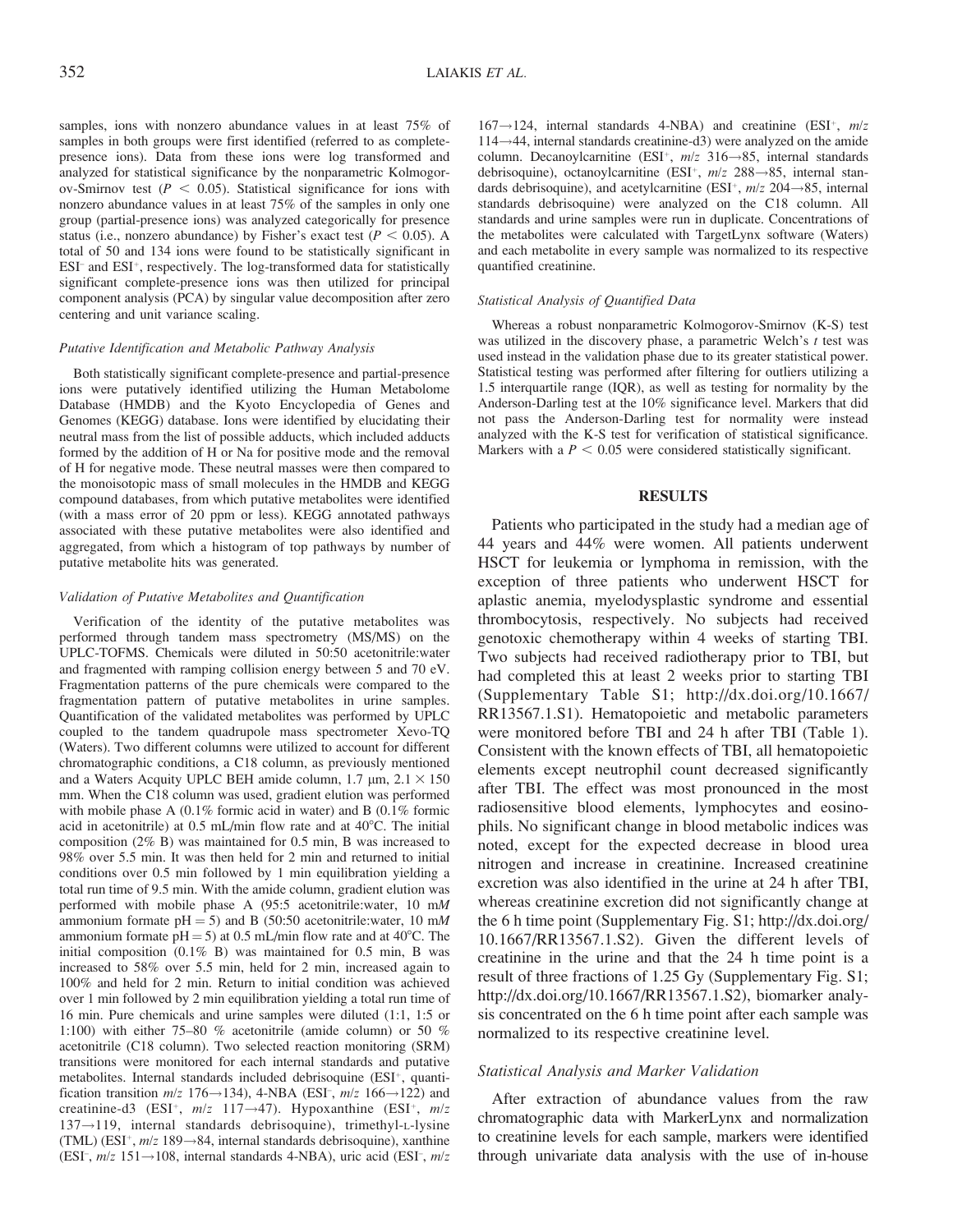| <b>Human Values</b> |                          |                                           |                          |                                           |                     |                      |                                   |  |
|---------------------|--------------------------|-------------------------------------------|--------------------------|-------------------------------------------|---------------------|----------------------|-----------------------------------|--|
|                     | Pre-TBI                  |                                           |                          | Post-TBI                                  |                     |                      |                                   |  |
|                     | Group mean<br>$(n = 24)$ | Group standard<br>deviation<br>$(n = 24)$ | Group mean<br>$(n = 24)$ | Group standard<br>deviation<br>$(n = 24)$ | Change<br>after TBI | Pre-TBI/<br>Post-TBI | P value for<br>dependent $t$ test |  |
| WBC (k/mcl)         | 4.8                      | 4.11                                      | 4.24                     | 3.44                                      |                     | $1.14*$              | 0.0153                            |  |
| RBC (M/mcl)         | 3.4                      | 0.64                                      | 3.26                     | 0.66                                      |                     | $1.05*$              | 0.0003                            |  |
| $Hg$ (g/dl)         | 10.6                     | 1.59                                      | 10.13                    | 1.60                                      |                     | $1.05*$              | 0.0001                            |  |
| Hct $(\%)$          | 31.5                     | 5.00                                      | 30.00                    | 4.92                                      |                     | $1.05*$              | 0.0002                            |  |
| Plt (10k/mcl)       | 18.4                     | 16.95                                     | 16.71                    | 14.38                                     |                     | $1.10*$              | 0.0218                            |  |
| ANC (k/mcl)         | 3.3                      | 3.74                                      | 3.37                     | 3.24                                      |                     | 0.98                 | 0.8216                            |  |
| $ALC$ ( $k/mcl$ )   | 0.9                      | 0.48                                      | 0.39                     | 0.24                                      | ↓↓                  | $2.31*$              | 0.0000                            |  |
| AMC (k/mcl)         | 0.4                      | 0.45                                      | 0.31                     | 0.29                                      |                     | $1.15*$              | 0.0346                            |  |
| AEC (k/mcl)         | 0.1                      | 0.14                                      | 0.06                     | 0.04                                      |                     | $2.34*$              | 0.0060                            |  |
| $ABC$ (k/mcl)       | 0.0                      | 0.10                                      | 0.01                     | 0.07                                      |                     | 1.89*                | 0.0121                            |  |
| Na                  | 140.5                    | 2.21                                      | 140.43                   | 2.02                                      |                     | 1.00                 | 0.8481                            |  |
| K                   | 3.8                      | 0.34                                      | 3.65                     | 0.35                                      |                     | 1.03                 | 0.1078                            |  |
| Cl                  | 106.2                    | 2.48                                      | 106.57                   | 2.73                                      |                     | 1.00                 | 0.3458                            |  |
| CO <sub>2</sub>     | 26.3                     | 2.85                                      | 25.83                    | 1.97                                      |                     | 1.02                 | 0.2830                            |  |
| <b>BUN</b>          | 7.9                      | 4.20                                      | 6.30                     | 2.87                                      |                     | $1.26*$              | 0.0214                            |  |
| Cr                  | 1.1                      | 0.00                                      | 1.19                     | 0.00                                      |                     | $0.91*$              | 0.0040                            |  |
| Ca                  | 12.2                     | 0.01                                      | 11.63                    | 0.03                                      |                     | 1.05                 | 0.2034                            |  |
| Glu                 | 136.9                    | 0.62                                      | 139.70                   | 0.54                                      |                     | 0.98                 | 0.3602                            |  |
| Mg                  | 3.6                      | 0.09                                      | 2.44                     | 0.00                                      |                     | 1.48                 | 0.3182                            |  |
| Ph                  | 5.7                      | 0.02                                      | 5.92                     | 0.02                                      |                     | 0.96                 | 0.2447                            |  |
|                     |                          |                                           |                          |                                           |                     |                      |                                   |  |

TABLE 1

\* Signifies statistical significance with a P value of  $< 0.05$ .

Notes. Hematopoietic and metabolic parameters were monitored pre-exposure and 24 h after total body irradiation in blood. WBC, white blood cell count; RBC, red blood cell count; Hg, hemoglobin; Hct, hematocrit; Plt, platelet count; ANC, absolute neutrophil count; ALC, absolute lymphocyte count; AMC, absolute monocyte count; AEC, absolute eosinophil count; ABC, absolute basophil count; Na, sodium; K, potassium; Cl, chloride; CO2, carbon dioxide; BUN, blood urea nitrogen; Cr, creatinine; Ca, calcium; Glu, glucose; Mg, magnesium; Ph, phosphorous.

software (23). Through the nonparametric K-S statistical hypothesis test ( $P < 0.05$ ), a total of 176 ESI<sup>–</sup> ions and 74  $ESI<sup>+</sup>$  ions were found to be statistically significant. The statistically significant  $ESI<sup>+</sup>$  ions were utilized to construct a PCA scores plot (Fig. 1A), depicting two clusters based on their differential metabolomic profiles. Additionally, a volcano plot was constructed comparing the log of the significance on the y-axis  $(P$  value) versus the log of the fold change on the x-axis (Fig. 1B). The volcano plot revealed that metabolic profiles shifted towards an increased excretion pattern (right side of the volcano plot demonstrated by red points) after exposure to 1.25 Gy. Additionally, construction of a heatmap based on hierarchical clustering revealed the individual responses of each patient per treatment/time point for each statistically significant ion (Fig. 1C). Mapping of the putative identities of the statistically significant ions was conducted through the KEGG database to identify possible metabolic pathway perturbations (Supplementary Fig. S2; http://dx.doi.org/10.1667/RR13567.1.S2) and clues into the effects of radiation in metabolism. Similar statistical analysis was conducted on the ESI– ions identified through the Kolmogorov-Smirnov test for a total of 176 ions (data not shown). The Fisher's exact test identified  $134$  ESI<sup> $+$ </sup> ions and 50 ESI<sup>–</sup> with a  $P < 0.05$ . Although the primary analysis of this study was concentrated on the 6 h time point, comparable analysis of the 24 h point revealed a more complex metabolic profile, as depicted in Supplementary Fig. S3 (http://dx.doi. org/10.1667/RR13567.1.S2). The PCA plot showed a less distinct separation of the two groups (pre-exposure and 24 h post-exposure), while the volcano plot and the heatmap revealed distinct differences. However, given that normalization to increased creatinine levels was not a reliable method for this time point, the biomarker levels could produce spurious results, therefore further analysis was not pursued at this point.

For the pre-exposure and 6 h post-exposure comparison, 23 ions were selected for validation based on their biological significance through putative identification from online databases. Validation through tandem mass spectrometry (MS/MS) was successful for seven markers, as listed in Table 2. All ppm errors between predicted and found were below 10. Four markers were either a precursor or a variant of carnitine. In particular, ions  $[M+Na]^+$ 310.2017 with retention time (ret) 5.11 min,  $[M+H]^+$  = 189.1586 ret 0.26 min,  $[M+H]$ <sup>+</sup> = 204.1243 ret 0.36 min and  $[M+Na]^+= 338.2332$  ret 5.43 min were validated as octanoylcarnitine, TML, acetylcarnitine, and decanoylcarnitine, respectively. Ions  $[M+H]$ <sup> $=$ </sup> 137.0457 ret 0.35 min,  $[M-H]$ <sup>–</sup> = 167.0202 ret 0.34 min, and  $[M-H]$ <sup>–</sup> = 151.0246 ret 0.34 min were validated as hypoxanthine, uric acid and xanthine, respectively. The remaining sixteen statistically significant ions (Supplementary Table S2; http://dx.doi.org/ 10.1667/RR13567.1.S1) were not validated and their identity remains unknown at this point. In some cases,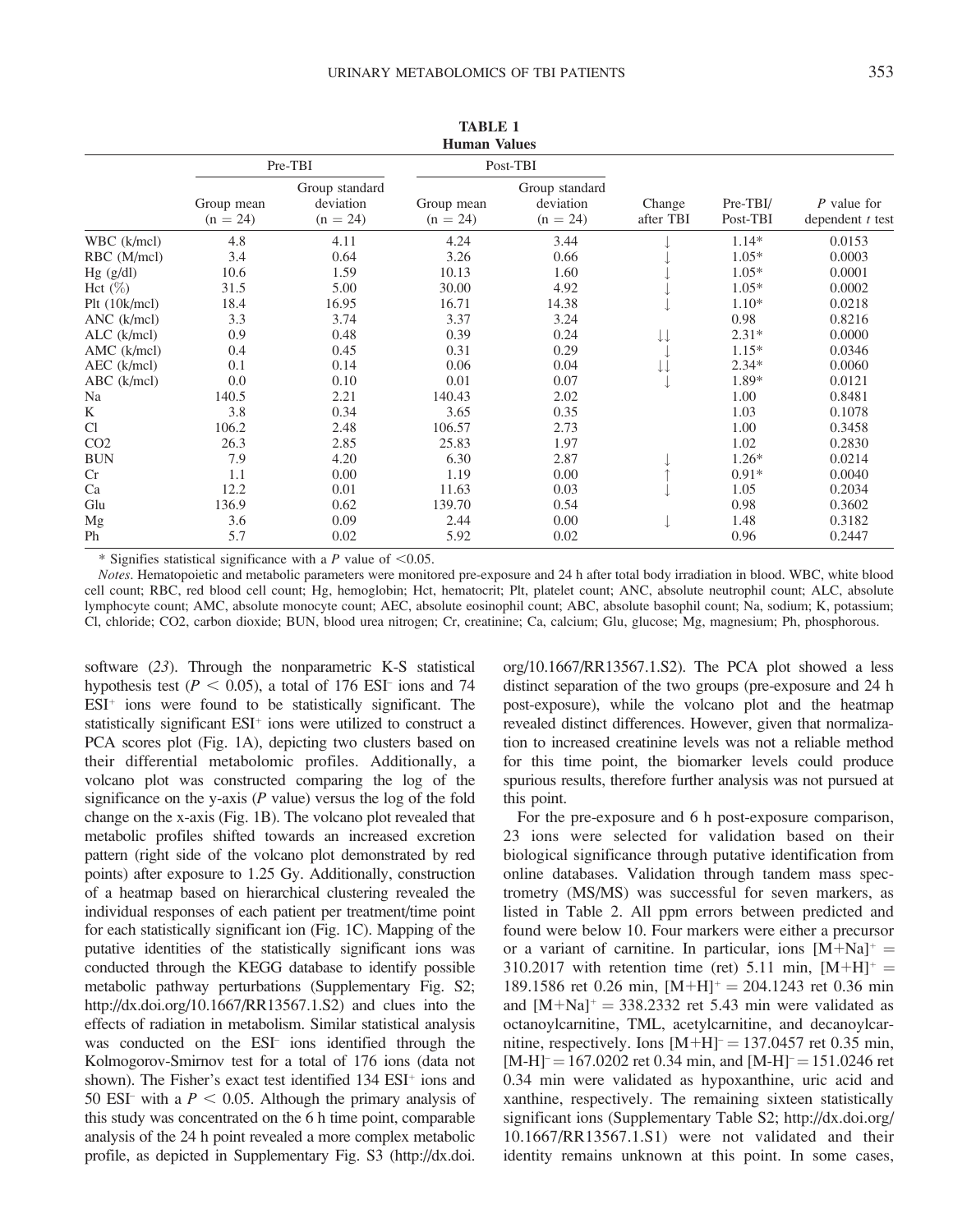

FIG. 1. Principal component analysis (PCA) scores plot with first three components of pre-exposure (red circles) vs. 6 h post-exposure (blue triangles) after total body irradiation (TBI) urine data ESI+ (panel A). Data utilized for the PCA included only statistically significant ions (preexposure vs. 6 h post-exposure) through the Kolmogorov-Smirnov test (>75% presence in both groups with  $P < 0.05$ ). A volcano plot (panel B) and a heatmap (panel C) demonstrate the differences in metabolic profiles between the pre- and post-exposure (6 h) groups. In panel B, the x-axis plots the log2 of the fold change between the two conditions, whereas the y-axis plots the negative log10 of the P value. Red circles signify the statistically significant ions ( $P < 0.05$ ), showing a more pronounced increased excretion post TBI (right of the plot). A heatmap of the statistically significant ions, as identified through the Kolmogorov-Smirnov test, illustrates the differences in levels of metabolite excretion in the urine after exposure to 1.25 Gy.

|                | Identification of Urinary Biomarkers at $\sim$ 6 h after Irradiation with 1.25 Gy |          |                       |           |           |                      |                               |               |
|----------------|-----------------------------------------------------------------------------------|----------|-----------------------|-----------|-----------|----------------------|-------------------------------|---------------|
| Marker<br>no.  | Retention<br>time (min)                                                           | ESI mode | Mass $(m/z)$<br>found | Predicted | ppm error | Empirical<br>formula | Identity                      | K-S $P$ value |
|                | 5.11                                                                              | positive | 310.2017              | 310.1993  | 7.74      | $C_{15}H_{29}NO_{4}$ | $L$ -Octanoylcarnitine $+$ Na | 0.0003        |
| 2              | 0.35                                                                              | positive | 137.0457              | 137.0463  | 4.38      | $C_5H_4N_4O$         | Hypoxanthine                  | 0.0006        |
| 3              | 0.26                                                                              | positive | 189.1586              | 189.1602  | 8.46      | $C_9H_{20}N_2O_2$    | N6, N6, N6-Trimethyl-L-lysine | 0.008         |
| $\overline{4}$ | 0.36                                                                              | positive | 204.1243              | 204.1235  | 3.92      | $C_9H_{17}NO_4$      | Acetyl-DL-carnitine           | 0.01          |
| 5              | 5.43                                                                              | positive | 338.2332              | 338.2306  | 7.69      | $C_{17}H_{33}NO_4$   | Decanovlcarnitine $+$ Na      | 0.01          |
| 6              | 0.34                                                                              | negative | 167.0202              | 167,0205  | 1.80      | $C_5H_4N_4O_3$       | Uric acid                     | 0.001         |
|                | 0.34                                                                              | negative | 151.0246              | 151.0256  | 6.62      | $C_5H_4N_4O_2$       | Xanthine                      | 0.02          |

TABLE 2

Notes. Markers that exhibited statistical significance through the Kolmogorov-Smirnov test when pre-exposure vs. 6 h post-exposure data were compared. Pathways affected include energy metabolism with implications for fatty acid oxidation, and purine catabolism potentially affecting the purine salvage pathway.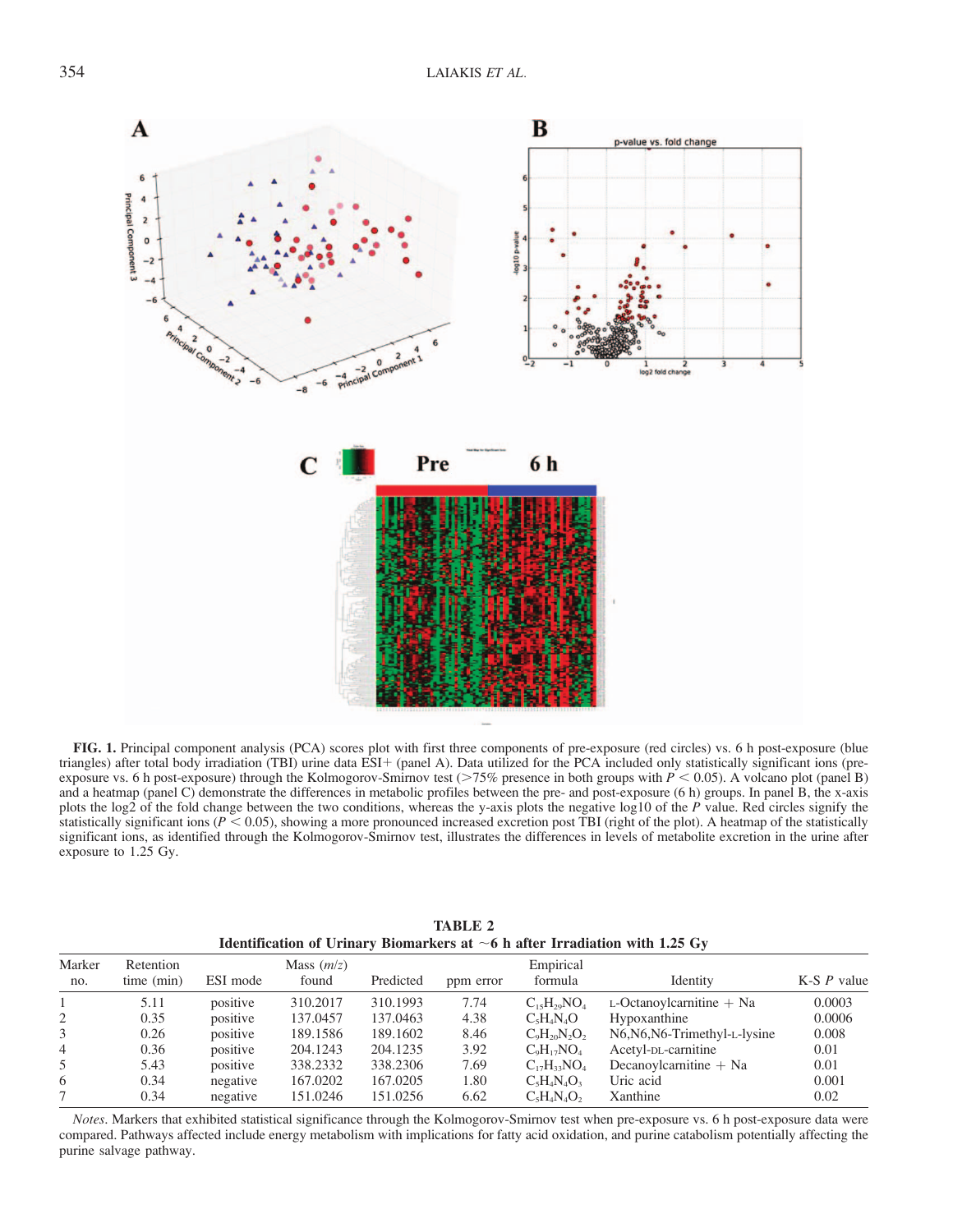

FIG. 2. Quantification of acetylcarnitine and trimethyl-L-lysine (TML). TML is a precursor for biosynthesis of L-carnitine, whereas acetylcarnitine is associated with energy metabolism and neuroprotection. Results on the left hand panels are presented as mean of log ( $\mu$ M of metabolite/ $\mu$ M excreted creatinine)  $\pm$  SEM, and plotted on the right panels is the distribution in the population with lines signifying the median. The pre-exposure and 6 h post-exposure groups were further analyzed according to sex, demonstrating its importance in different patterns of metabolite excretion. The symbol # represents a borderline P value of 0.0532, as determined through a Welch's t test. The asterisk \* represents a P value of ,0.05, as analyzed with the Kolmogorov-Smirnov test. The choice of using either the Welch's t test or the Kolmogorov-Smirnov test was determined by whether the assumption of statistical normality held by the Anderson-Darling test at the 10% significance level.

some of the most interesting putative markers do not have a chemical that is commercially available and therefore it could not be easily obtained for MS/MS.

## Quantification of Validated Markers

Quantification of the validated markers was performed on a UPLC coupled to a Xevo TQ mass spectrometer. Two different columns were utilized to account for the chemical properties of the markers tested. Concentrations  $(\mu M)$  were calculated from a standard curve for each chemical. Octanoylcarnitine (0.01–0.25  $\mu$ M, R<sup>2</sup>  $\geq$  0.99), decanoylcarnitine (0.005–0.1  $\mu$ M, R<sup>2</sup>  $\geq$  0.99) and acetylcarnitine  $(0.25-5 \mu M, R^2 \ge 0.99)$  were quantified on a C18 column with internal standards 4-NBA (30  $\mu$ *M*), debrisoquine (4  $\mu$ M) and creatinine-d3 (5  $\mu$ M). The more polar compounds that are not well retained and resolved with reverse phase chromatography (C18 column) were quantified by hydrophilic interaction liquid chromatography (HILIC) on an amide column. Those included hypoxanthine  $(0.25-10 \mu M,$  $R^2 \ge 0.99$ ), TML (0.1–1  $\mu$ *M*,  $R^2 \ge 0.99$ ), xanthine (5–50

 $\mu$ *M*, R<sup>2</sup>  $\geq$  0.98), uric acid (25–150  $\mu$ *M*, R<sup>2</sup>  $\geq$  0.97), creatinine (0.25–10  $\mu$ M, R<sup>2</sup>  $\geq$  0.99) and the internal standards 4-NBA (30  $\mu$ M), debrisoquine (4  $\mu$ M) and creatinine-d3  $(5 \mu M)$ . Log normalized data were assessed for differences in radiation responses specific for each sex. Figure 2 shows a decrease in acetylcarnitine levels in males at 6 h post-exposure (although not statistically significant by standard definition as the P value was 0.0532) compared to females whose levels remain unaltered. The opposite was observed with TML as the levels were decreased in females post TBI  $(P = 0.0232)$  and the urinary levels remained unaltered in the male population. Despite the initial determination of statistical significance of decanoylcarnitine and octanoylcarnitine, the more sensitive quantification method showed only trends of increased excretion for decanoylcarnitine and decreased excretion of octanoylcarnitine for both male and female after radiation exposure (Supplementary Fig. S4; http://dx.doi.org/10.1667/ RR13567.1.S2). The final three validated markers are part of the purine metabolism, mapping to the final steps as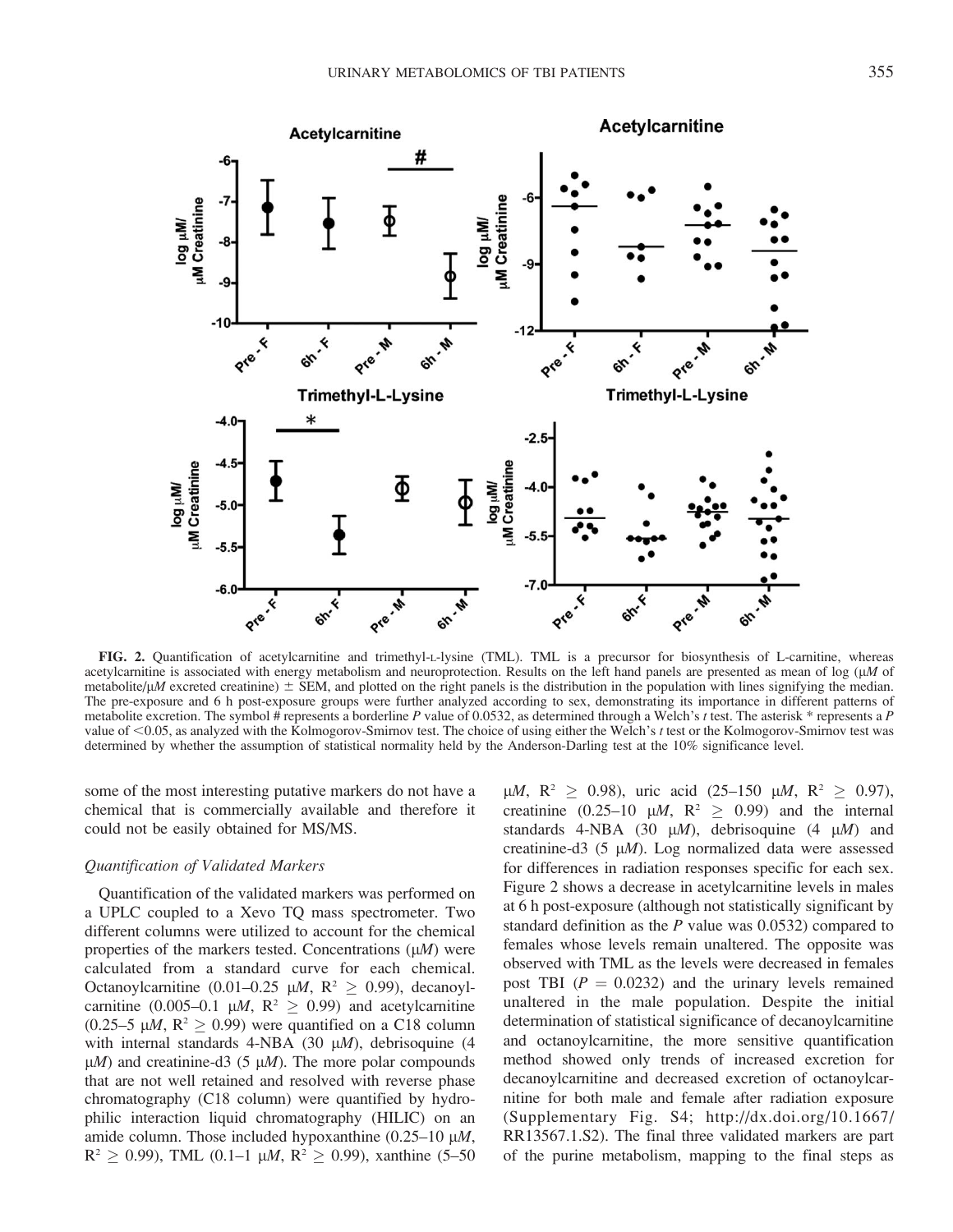

FIG. 3. Quantification of hypoxanthine, xanthine and uric acid. All three metabolites are part of the purine catabolism, as indicated in the enzymatic pathway (xanthine oxidase: 1.17.3.2, xanthine dehydrogenase: 1.17.1.4). Uric acid is the last step of the pathway in humans. Results on the left hand panels are presented as mean of log ( $\mu$ M of metabolite/ $\mu$ M excreted creatinine)  $\pm$  SEM, and plotted on the right panels is the distribution in the population with lines signifying the median. The pre-exposure and 6 h post-exposure groups were further analyzed based on sex, revealing that the purine catabolism is highly responsive in the adult male population, whereas adult females only exhibit trends of upregulated excretion. The assumption of statistical normality was confirmed for all features by the Anderson-Darling test at the 10% significance level. Asterisks represent a P value of  $\leq$ 0.05, according to the t test with Welch's correction.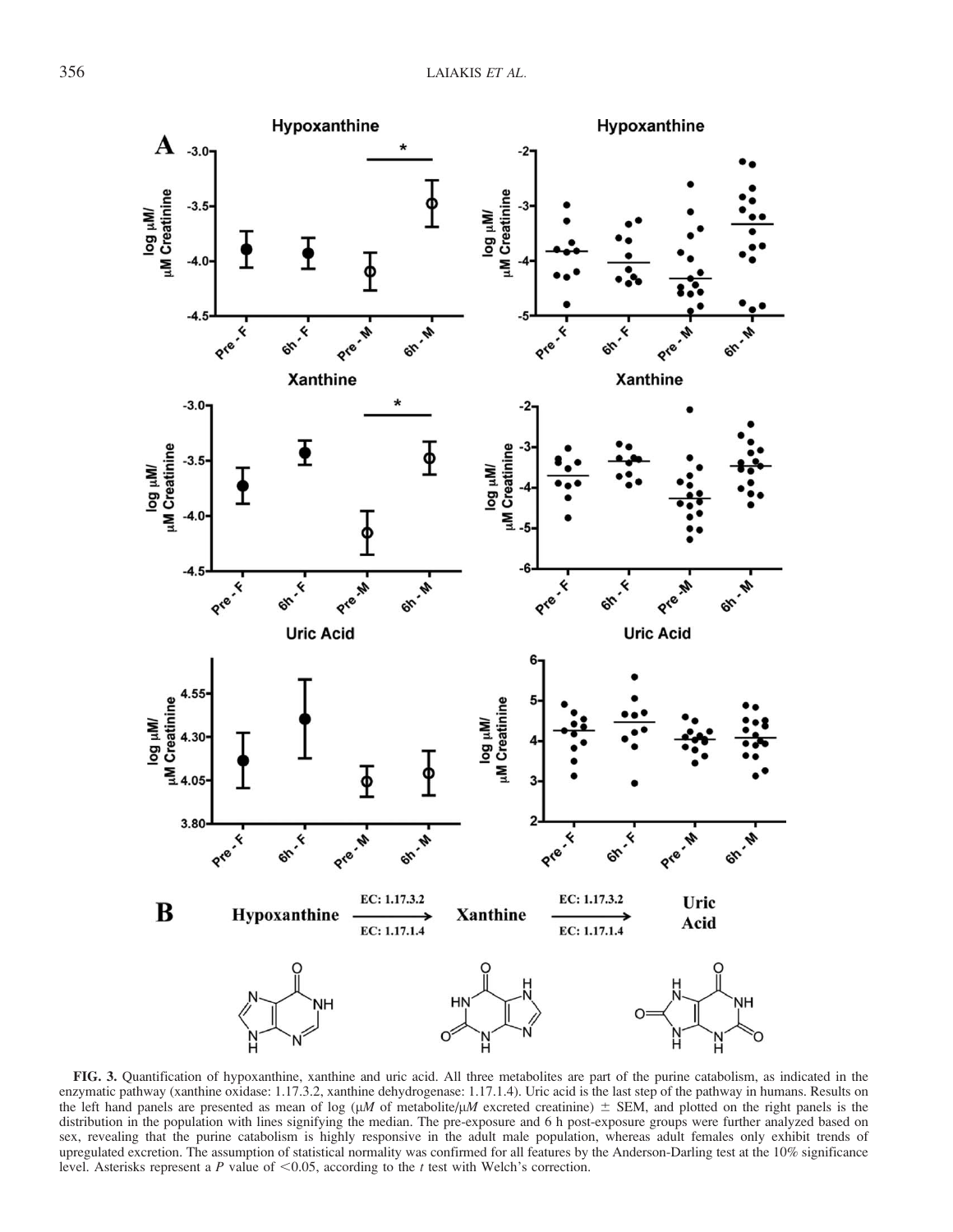

FIG. 4. Male and female metabolic differences are evident after exposure to TBI. Prior to analysis, a list of metabolites that was inherent in sex differences prior to irradiation was removed. Post-exposure statistical analysis showed distinct clustering of the two groups in a PCA score plot (panel A), whereas the differences were more evident as demonstrated on a heatmap (panel B).

shown in Fig. 3B. Hypoxanthine and xanthine showed increased levels in males postirradiation (P values 0.0318 and 0.011, respectively), while only xanthine showed an increase in females, although not statistically significant (Fig. 3A). Finally, uric acid showed a trend of increased excretion only in females after irradiation. One patient [(no. 086) Supplementary Table S1; http://dx.doi.org/10.1667/ RR13567.1.S1] that had received prior radiation exposure was removed from the analysis as the levels of each metabolite were determined to be outliers, whereas patient no. 092 was included in the study, as prior irradiation did not have a significant effect.

Grouping of the males and females to pre-and postexposure (6 h) showed decreased levels of TML, acetylcarnitine and octanoylcarnitine, whereas decanoylcarnitine, hypoxanthine, xanthine and uric acid were increased after exposure to IR (Supplementary Figs. S5 and S6; http://dx. doi.org/10.1667/RR13567.1.S2). Differences in overall metabolic profiles between males and females were observed even before irradiation (data not shown). However, overall metabolic profiles were distinct even after radiation exposure with removal of the pre-exposure statistically significant ions prior to construction of a PCA scores plot and a heatmap (Fig. 4).

## DISCUSSION

The threat of radiological sabotage (24) and accidental exposures has increased in the past decades. Nuclear plant accidents, radiological dispersal devices and poisoning of individuals with radioactive materials have led to the need to develop rapid and reliable methods of biological dosimetry and identification of exposed individuals. While cytogenetics remains the gold standard for biological dosimetry and refinement of dose and potential future cancer risk, metabolomics can provide a first assessment (triage) of exposed individuals. Metabolomics has been used with success in the past to identify biomarkers of radiation exposure in easily accessible biofluids, i.e., urine, in animal models such as mice  $(4, 19, 20, 25)$ , rats  $(17, 26)$ and nonhuman primates  $(16)$ . In this study we extended the metabolomics approach to urine from humans exposed to TBI that was used as a precursor to HSCT. This is the first radiation metabolomics study in urine from humans, laying the foundation for the generation of a radiation signature. Despite the inherent noise in the data, markers were dissected and shown that common pathways are affected and markers overlap between animal models and humans. In addition, this is the first study in human urinary radiation metabolomics to examine the presence of sex differences and determine that separate radiation signatures will need to be developed for utilization of metabolomics as an efficient and rapid triage method.

Radiation metabolomics possesses challenges, as various factors can alter the noise in the matrix or the metabolic signature. Given the nature of the matrix of the samples and the population utilized, noise in this dataset was higher than in previous animal studies. Unlike animal studies, the differences in age, diet, ethnic background, race, genetics and underlying disease status may all play a significant role in alterations of the metabolic profile between individuals. This can easily be assessed by the presence of lower abundance ions in the deconvoluted data and the presence or absence of markers between individuals. Given this inherent issue of this particular dataset, multivariate data analysis failed to provide clear differences between the pre-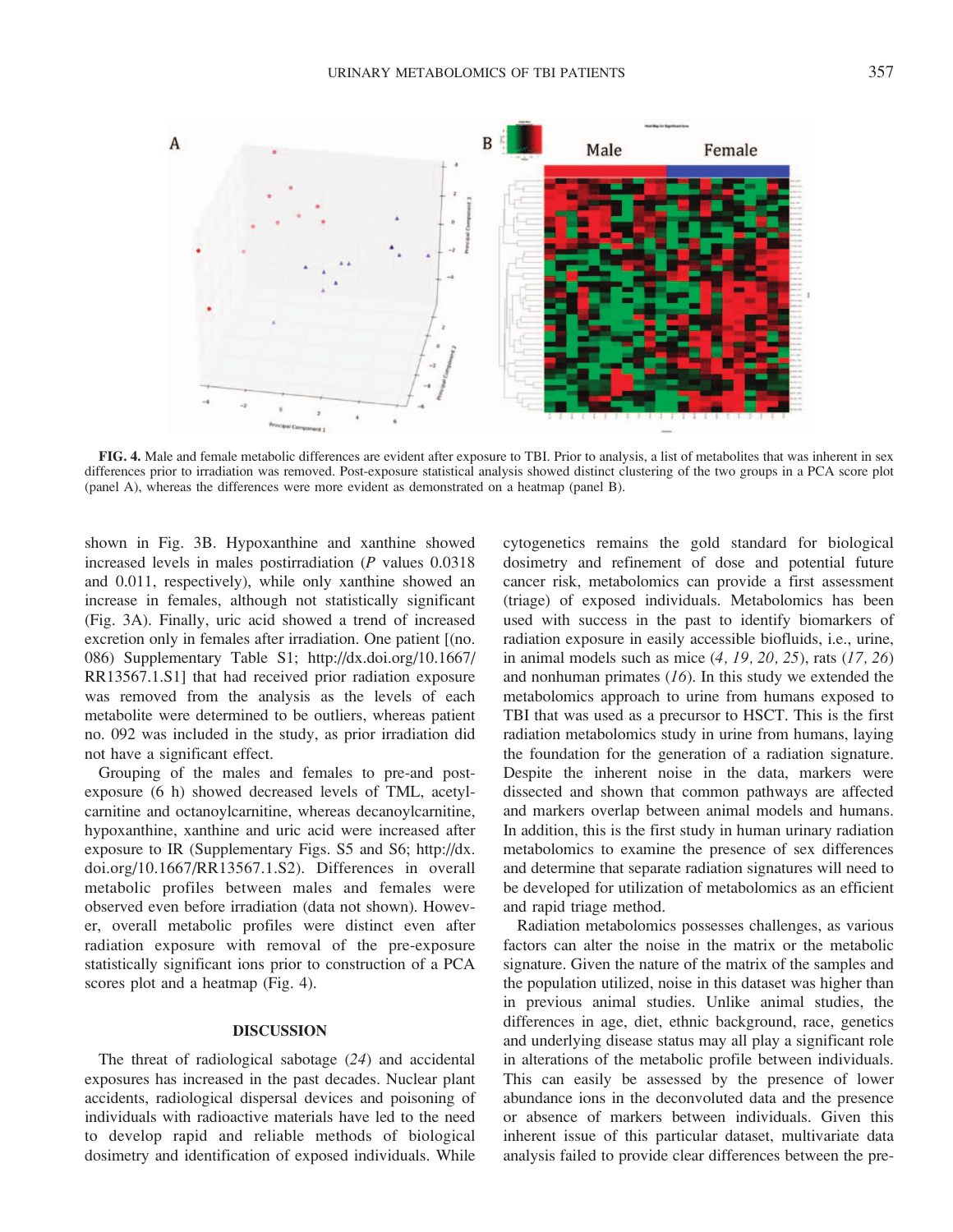and post-exposure groups. A more basic univariate approach was adopted, which led to clear identification of radiation biomarkers that are not only injury but also sex specific.

As in previous animal studies, urinary creatinine levels were utilized for normalization purposes to account for differences in glomerular filtration rates. No statistical difference was observed in the levels of creatinine between pre-TBI and after the first radiation fraction, however creatinine was significantly increased after three radiation fractions at 24 h (Supplementary Fig. S1; http://dx.doi.org/ 10.1667/RR13567.1.S2). For this reason, investigation of the 24 h time point did not proceed further for this study and all marker identification and quantification focused on the 6 h time point (1.25 Gy). When creatinine levels were assessed according to separation by male or female at 6 h, creatinine showed no statistically significant differences in levels of excretion (Supplementary Fig. S1; http://dx.doi. org/10.1667/RR13567.1.S2). Creatinine levels, however, have been shown to be higher at rest in males due to higher muscle mass (27), as was observed is our study, although not statistically significant in this population. Creatinine levels were therefore used for normalization purposes at 6 h after TBI. The statistically significant difference observed at 24 h postirradiation could be attributed to either interindividual variability in the hospital setting and variability within each hour, the possibility of oligouria and affected glomerular filtration rates (28). The effect of the fractionated dose and increased total radiation levels may also be contributing factors. It is possible that increased doses and more importantly fractionated dosing could affect the levels of creatinine excretion in a progressively increasing manner. Regardless, different normalization methods such as urinary gravity, freeze drying and reconstitution in the same volume, osmolarity, urine volume, excretion rate, total metabolites or a 24 h urine collection (28, 29), will need to be utilized in future studies.

A number of metabolites identified in the urine are precursors and part of the fatty acid  $\beta$ -oxidation pathway, an important constituent of energy metabolism. TML, a precursor of endogenous carnitine production, and carnitine conjugate levels were found to be altered in the urine of TBI individuals. Carnitine and its derivatives are important in the transportation of fatty acids across the mitochondrial membrane by transformation into long-chain acylcarnitines and conversion of branched-chain amino acids into energy (30). Most of the carnitine is found free in the plasma of humans and the levels are directly correlating with dietary intake  $(31)$ , however during fasting carnitine uptake into cells is increased resulting in increased  $\beta$ -oxidation (32). Endogenous production of carnitine is based on conversion of the amino acid lysine to TML through methylation of the e-amino group and subsequent release of TML upon protein degradation (33, 34). TML is further oxidized to  $\gamma$ butyrobetaine, which is hydroxylated in the liver and kidney to form carnitine  $(33)$ . Inside the mitochondria, the carnitine conjugate acetylcarnitine regulates the levels of acetyl-CoA (35), which is essential for the balance between fatty acid and carbohydrate metabolism (30). Acetylcarnitine, found to be retained intracellularly by monitoring the urinary levels (Supplementary Fig. S5; http://dx.doi.org/10. 1667/RR13567.1.S2), has been shown to be cytoprotective by decreasing oxidative stress, whereas carnitine and its esters have no direct antioxidant activity (36). Kocer et al. showed that irradiation of rats and supplementation with Lcarnitine led to decreased malondialdehyde levels and increased superoxide dismutase and glutathione peroxidase activities (37). Carnitine and acetylcarnitine have a general role in maintenance of cell viability (36) and restoring activities and protecting membrane permeability (38). Decreased urinary levels of TML, acetylcarnitine and octanoylcarnitine in the urine post TBI (Supplementary Fig. S5; http://dx.doi.org/10.1667/RR13567.1.S1) are suggestive of increased fatty acid b-oxidation intracellularly. However, the presence of other carnitine conjugates suggests that the process may be incomplete since carnitine levels are altered from the canonical pathway. In fact, the differences in ratios between octanoylcarnitine (C8), decanoylcarnitine (C10) and acetylcarnitine (C2) have been utilized to delineate the different variants of medium-chain acyl-CoA dehydrogenase (MCAD) deficiency of fatty acid  $\beta$ -oxidation (39). When looking at sex differences, a general decrease of excretion is observed after irradiation (Fig. 2), although the female versus the male response is quite different. In females carnitine production in the body appears to be affected, leading to the possibility of utilizing higher levels of the free plasma carnitine. However, males exhibit lower acetylcarnitine loss, suggesting that  $\beta$ oxidation is active by eliminating toxic acetyl-CoA and recycling it outside of the mitochondria. Overall, energy metabolism appears to be impacted due to radiation, which is reflected in the urine.

Another set of markers that can signify increased DNA damage and oxidative stress belong to the purine catabolism pathway. Hypoxanthine, xanthine and uric acid were prevalent in the urine of irradiated individuals as early as 6 h post-exposure and as low of a dose as 1.25 Gy. As shown in Fig. 3B, these three molecules constitute the last steps of the purine catabolism, with xanthine oxidoreductase (XOR) catalyzing the conversions. XOR exists in the xanthine dehydrogenase (XDH) (E.C. 1.17.1.4) form under normal conditions, with conversion to xanthine oxidase (XO) (E.C. 1.17.3.2) suggested to occur in damaged cells (40, 41). Hypoxanthine can be produced not only from inosine, but also from deamination of adenine, whereas xanthine can also be produced from deamination of guanine. Uric acid, the last step of the pathway, has been identified in previous studies as a radiation marker in urine of mice  $(4)$  and nonhuman primates  $(16)$  and is considered a natural free radical scavenger (42). Xanthine was found in increased levels in mice and nonhuman primates as well (16, 20), whereas hypoxanthine was only identified in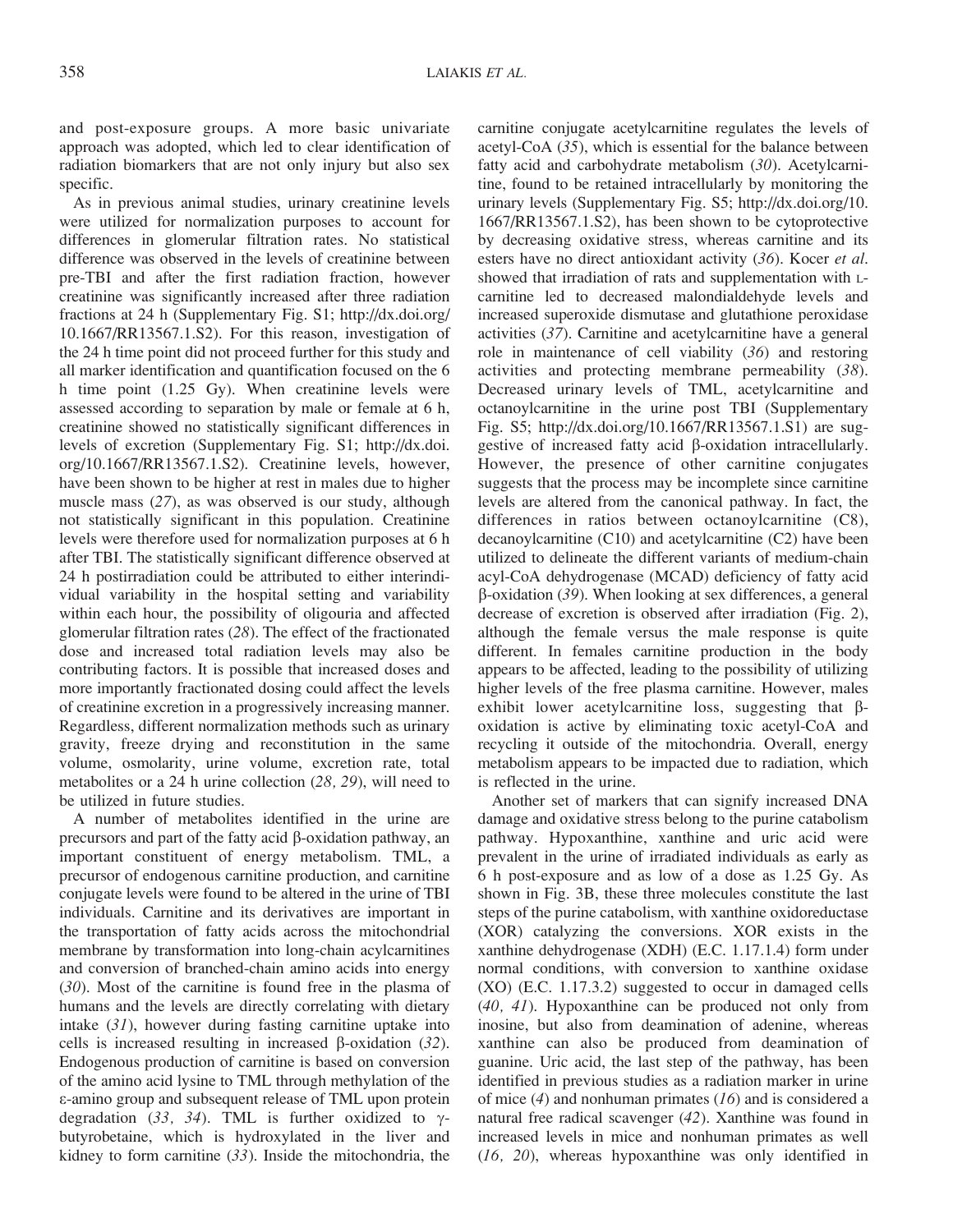| Comparison of Radiation Markers in Urine of Different Species<br>Markers<br>Humans<br>Nonhuman primates (16)<br>Rats (17, 26) |                 |  |           |                  |  |  |  |
|-------------------------------------------------------------------------------------------------------------------------------|-----------------|--|-----------|------------------|--|--|--|
|                                                                                                                               |                 |  |           | Mice (4, 19, 20) |  |  |  |
| Trimethyl-L-lysine                                                                                                            | $\sqrt{}$       |  |           |                  |  |  |  |
| Decanoylcarnitine                                                                                                             |                 |  |           |                  |  |  |  |
| Octanoylcarnitine                                                                                                             |                 |  |           |                  |  |  |  |
| Acetylcarnitine                                                                                                               |                 |  |           |                  |  |  |  |
| Hypoxanthine                                                                                                                  |                 |  |           |                  |  |  |  |
| Xanthine<br>Uric acid                                                                                                         |                 |  |           |                  |  |  |  |
|                                                                                                                               |                 |  |           |                  |  |  |  |
| Nicotinate                                                                                                                    | $\mathcal{V}^*$ |  |           |                  |  |  |  |
| Allantoin                                                                                                                     |                 |  |           |                  |  |  |  |
| Thymidine                                                                                                                     |                 |  | $\sqrt{}$ |                  |  |  |  |
| Xanthosine                                                                                                                    |                 |  |           |                  |  |  |  |
| N-hexanoylglycine                                                                                                             |                 |  |           |                  |  |  |  |
| Glyoxylate                                                                                                                    |                 |  |           |                  |  |  |  |
| Threonate                                                                                                                     |                 |  |           |                  |  |  |  |
| Thymine                                                                                                                       |                 |  |           |                  |  |  |  |
| Uracil                                                                                                                        |                 |  |           |                  |  |  |  |
| p-cresol                                                                                                                      |                 |  |           |                  |  |  |  |
| Citrate                                                                                                                       |                 |  |           |                  |  |  |  |
| 2'-Deoxyuridine                                                                                                               |                 |  |           |                  |  |  |  |
| 2'-Deoxyxanthosine                                                                                                            |                 |  |           |                  |  |  |  |
| $N(1)$ -acetylspermidine                                                                                                      |                 |  |           |                  |  |  |  |
| Taurine                                                                                                                       |                 |  |           | $\sqrt{}$        |  |  |  |
| N-acetyltaurine                                                                                                               |                 |  |           |                  |  |  |  |
| Isethionic acid                                                                                                               | $\mathcal{V}^*$ |  |           |                  |  |  |  |
| Creatine                                                                                                                      |                 |  |           |                  |  |  |  |
| Tyrosol sulfate                                                                                                               |                 |  |           |                  |  |  |  |
| 3-Hydroxytyrosol sulfate                                                                                                      |                 |  |           |                  |  |  |  |
| Tyramine sulfate                                                                                                              |                 |  |           |                  |  |  |  |
| N-acetylserotonin sulfate                                                                                                     |                 |  |           |                  |  |  |  |
| Adipic acid<br>Creatinine                                                                                                     |                 |  | $\sqrt{}$ |                  |  |  |  |
|                                                                                                                               |                 |  |           |                  |  |  |  |

TABLE 3 Comparison of Radiation Markers in Urine of Different Species

\* Signifies putative identity.

nonhuman primates (16). Although in mammals, during high oxidative stress uric acid is converted to and excreted in the form of allantoin  $(4)$ , the gene expression of the enzyme responsible for the conversion is silenced by mutations in humans (43), unlike previously identified in mice (4). While ionizing radiation can lead to the conversion of XDH to XO (41) and is the primary source of ROS generation intracellularly, XO is also a major source of free radicals. In addition,  $Ca^{2+}$  disturbances have been known to lead to conversions of XDH to XO (41), however serum  $Ca^{2+}$  in our study remained unaffected after TBI (Table 1). Therefore, IR is most likely the driving force of the pathway, leading to secondary generation of ROS and perpetuation of the oxidative phenotype.

The results of this study also clearly demonstrated the existence of significant differences between females and males in this pathway. Results for males are consistent with previous studies in other species (16, 20) (a summary of identified urinary biomarkers is shown in Table 3) and also with human metabolomics studies of skin from males (44). The attenuated response in females could be attributed to the effect of female hormones, such as estrogen, which has been shown to protect against radiation cataractogenesis (45). Studies on radiation metabolomics of urine in the literature have focused primarily on male subjects, to avoid the complication of estrous cycle effects. The study of Johnson et al. on nonhuman primates (16) did not investigate the differences between the two sexes, although both male and female subjects were utilized. However, the investigators did identify the same pathway (purine catabolism), signifying the commonality of radiation responses between closely related species (Table 3).

It is important to note that the samples that were used in these studies originated from cancer patients. However, each patient served as their own control in this study to eliminate disease effects. Additionally, the criteria that were utilized for inclusion in this study were strict to eliminate confounding factors, such as recent chemotherapy. A number of the markers and pathways that were identified have been associated with radiation exposure in other species in studies from our laboratory and other investigators. This, however, is the first metabolomic study in urine from humans exposed to ionizing radiation and the first metabolomic study to identify sex differences in radiation signatures from urine. This study provides the basis for the utilization of metabolomics to identify radiation biomarkers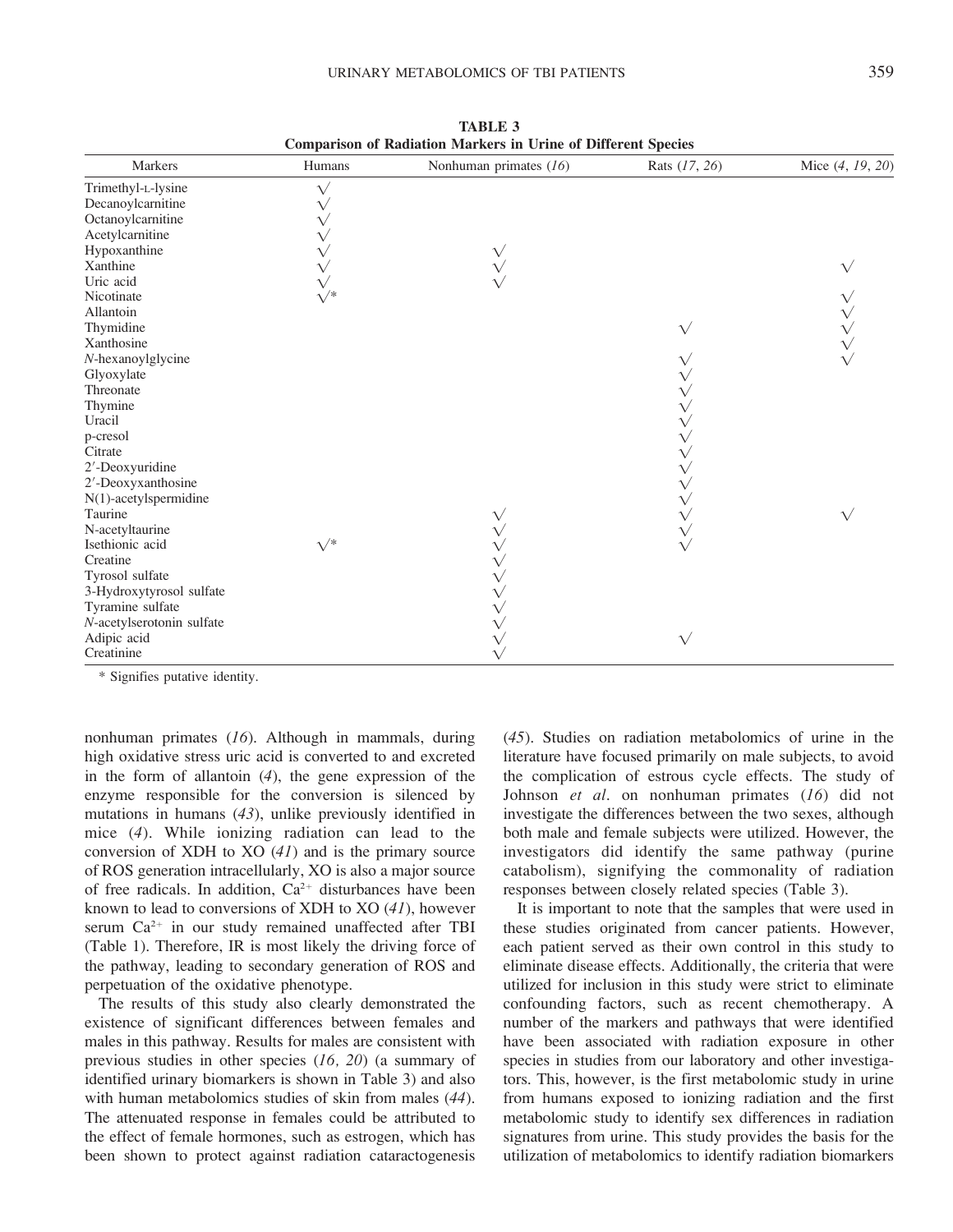in urine from humans and for future rapid biodosimetry and identification of exposed individuals.

## SUPPLEMENTARY INFORMATION

Supplementary Fig. S1. Quantified log  $\mu$ *M* of creatinine for pre-exposure and 6 h post-exposure with 1.25 Gy, males vs. females. Results represent mean of log  $\mu$ M creatinine  $\pm$ SEM. No statistically significant differences were identified within any of the group analyses. However, creatinine was significantly increased at 24 h after TBI ( $P < 0.01$ ), making results based on normalization to this metabolite unreliable.

Supplementary Fig. S2. Ions were mapped to KEGG metabolic pathways based on their putative metabolite matches and their corresponding pathways. Although further refined identity determinations of the putative metabolites excluded the majority of the candidates, an overall putative mapping can nonetheless reveal an overall perturbation of the metabolism due to radiation exposure.

Supplementary Fig. S3. PCA scores plot of the preexposure vs. 24 h post-exposure (3.75 Gy) results. Although the groups are still distinguishable, overall clear clustering is less evident at this time point. A large number of ions are statistically significant, as indicated on the volcano plot (panel B), whereas distinguished overall metabolic profiles are more prominent in the heatmap (panel C).

Supplementary Fig. S4. Quantification of decanoylcarnitine and octanoylcarnitine revealed no statistically significant differences (Kolmogorov-Smirnov test). However, trends of increased decanoylcarnitine excretion and decreased octanoylcarnitine excretion following exposure to ionizing radiation are evident in both males and females. Results on the left hand panels are presented as mean of log ( $\mu$ M of metabolite/ $\mu$ M excreted creatinine)  $\pm$  SEM and on the right panels lines signify the median.

Supplementary Fig. S5. Quantification of energy metabolism metabolites, acetylcarnitine, decanoylcarnitine, octanoylcarnitine and trimethyl-L-lysine. Male and female have been grouped under each time point. A general trend of decreased excretion is observed after exposure to 1.25 Gy of ionizing radiation, whereas decanoylcarnitine levels are higher in the exposed group. Results are presented as mean of log ( $\mu$ M of metabolite/ $\mu$ M excreted creatinine)  $\pm$  SEM. TML is the only metabolite exhibiting statistically significant differences with a P value of  $\leq 0.05$  (Kolmogorov-Smirnov test).

Supplementary Fig. S6. Quantification of three purine catabolism metabolites, hypoxanthine, xanthine and uric acid. Males and females have been grouped together under each time point (pre-exposure vs. 6 h post-exposure). Results are presented as mean of log  $(\mu M)$  of metabolite/ $\mu$ M excreted creatinine)  $\pm$  SEM. Increased excretion of these metabolites is observed after exposure to ionizing radiation, with xanthine being statistically significant with a  $P$  value of  $< 0.05$  (Kolmogorov-Smirnov test).

## ACKNOWLEDGMENTS

This work was funded by the National Institutes of Health (National Institute of Allergy and Infectious Diseases) grant U19AI067773 (P.I. David J. Brenner, performed as part of the Columbia University Center for Medical Countermeasures against Radiation) and 1R01AI101798 (P.I. Albert J. Fornace, Jr.). The authors would like to thank the Lombardi Comprehensive Cancer Proteomics & Metabolomics Shared Resource (PMSR) for data acquisition. The project described above was also supported by Award Number P30 CA051008 (P.I. Louis Weiner) from the National Cancer Institute. The content is solely the responsibility of the authors and does not necessarily represent the official views of the National Cancer Institute or the National Institutes of Health.

Received: October 5, 2013; accepted: December 23, 2013; published online: March 27, 2014

#### **REFERENCES**

- 1. Zeitlin C, Hassler DM, Cucinotta FA, Ehresmann B, Wimmer-Schweingruber RF, Brinza DE et al. Measurements of energetic particle radiation in transit to Mars on the Mars Science Laboratory. Science 2013; 340:1080–4.
- 2. Dicarlo AL, Maher C, Hick JL, Hanfling D, Dainiak N, Chao N et al. Radiation injury after a nuclear detonation: medical consequences and the need for scarce resources allocation. Disaster Med Public Health Prep 2011; 5 Suppl 1:S32–44.
- 3. Dicarlo AL, Ramakrishnan N, Hatchett RJ. Radiation combined injury: overview of NIAID research. Health Phys 2010; 98:863–7.
- 4. Laiakis EC, Hyduke DR, Fornace AJ. Comparison of mouse urinary metabolic profiles after exposure to the inflammatory stressors gamma radiation and lipopolysaccharide. Radiat Res 2012; 177:187–99.
- 5. Waselenko JK, Macvittie TJ, Blakely WF, Pesik N, Wiley AL, Dickerson WE et al. Medical management of the acute radiation syndrome: recommendations of the Strategic National Stockpile Radiation Working Group. Ann Intern Med 2004; 140:1037–51.
- 6. Rossi AM, Wafcheck CC, De Jesus EF, Pelegrini F. Electron spin resonance dosimetry of teeth of Goiania radiation accident victims. Appl Radiat Isot 2000; 52:1297–303.
- 7. Mccurley MC, Miller CW, Tucker FE, Guinn A, Donnelly E, Ansari A et al. Educating medical staff about responding to a radiological or nuclear emergency. Health Phys 2009; 96:S50–4.
- 8. Asano S. Current status of hematopoietic stem cell transplantation for acute radiation syndromes. Int J Hematol 2012; 95:227–31.
- 9. Wilkinson D. Dealing with at-risk populations in radiological/ nuclear emergencies. Radiat Prot Dosimetry 2009; 134:136–42.
- 10. Agency HP. Human Radiosensitivity: Report of the Independent Advisory Group on Ionising Radiation. 2013;
- 11. Ncrp. Radiation Protection Guidance for Activities in Low-Earth Orbit. 2000;
- 12. Roberts CJ, Morgan GR, Danford N. Effect of hormones on the variation of radiosensitivity in females as measured by induction of chromosomal aberrations. Environ Health Perspect 1997; 105 Suppl 6:1467–71.
- 13. Paul S, Barker CA, Turner HC, Mclane A, Wolden SL, Amundson SA. Prediction of in vivo radiation dose status in radiotherapy patients using ex vivo and in vivo gene expression signatures. Radiat Res 2011; 175:257–65.
- 14. Templin T, Paul S, Amundson SA, Young EF, Barker CA, Wolden SL et al. Radiation-induced micro-RNA expression changes in peripheral blood cells of radiotherapy patients. Int J Radiat Oncol Biol Phys 2011; 80:549–57.
- 15. Turner HC, Brenner DJ, Chen Y, Bertucci A, Zhang J, Wang H et al. Adapting the gamma-H2AX assay for automated processing in human lymphocytes. 1. Technological aspects. Radiat Res 2011; 175:282–90.